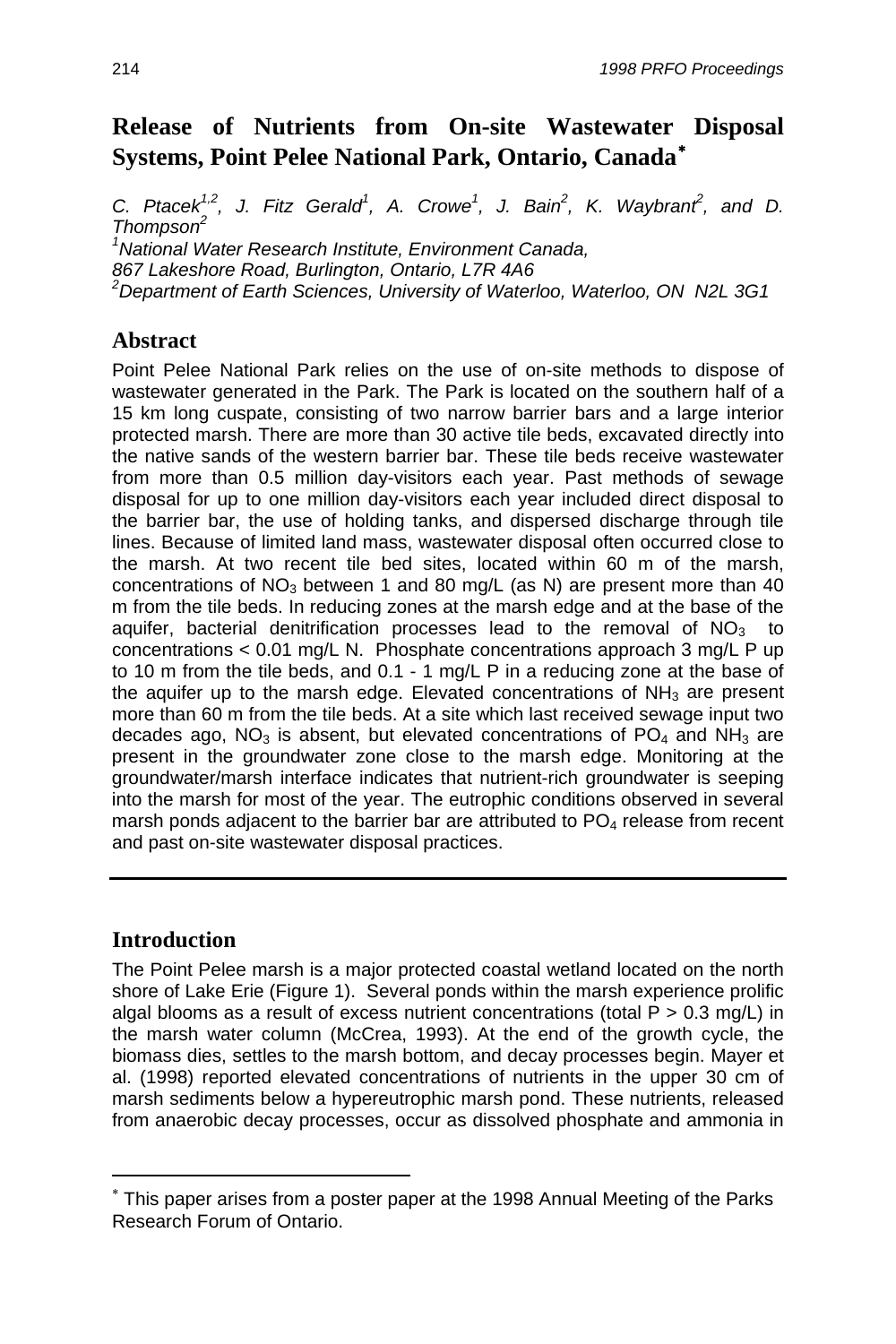interstitial pore waters and as accumulated phosphate solids. A portion of these nutrients re-enter the water column and are available for renewed algal growth.

Figure 1. Map of Point Pelee, Ontario, showing locations of western barrier bar, interior marsh, and Blue Heron, Camp Henry and Marsh-Boardwalk sites.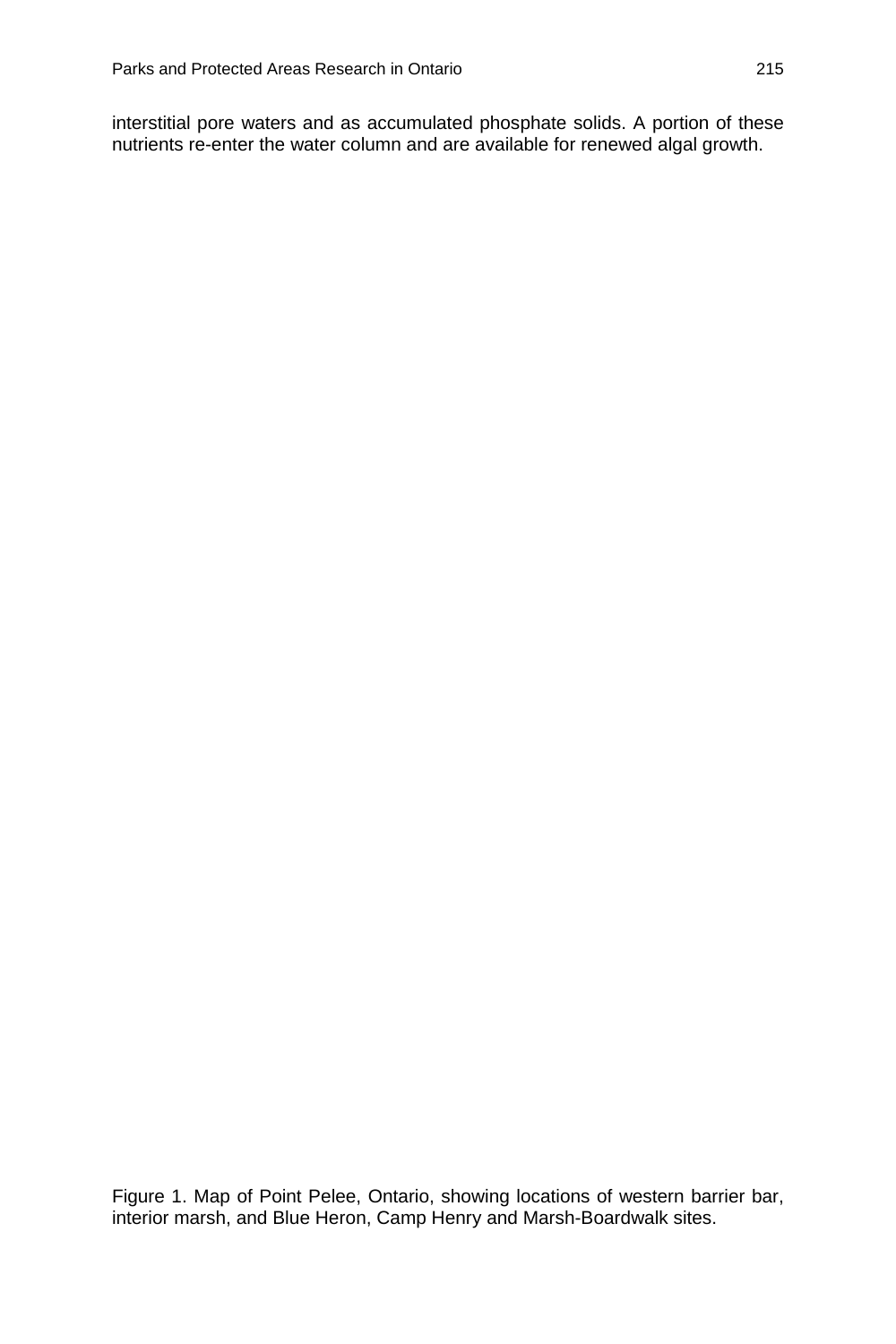This study was conducted to determine whether input of sewage-derived nutrients is a potential cause of the elevated nutrient concentrations observed in the marsh ponds and sediments. Point Pelee National Park, like many parks in Ontario, relies on the use of septic-tanks and tile bed leach fields to dispose of sewage generated in the Park. Sewage released to the subsurface from tile beds typically leads to the development of plumes of groundwater which contain elevated concentrations of nutrients and other dissolved constituents. These plumes are often many tens of meters in length, and, in some cases, discharge to surface water bodies.

At Point Pelee, there are more than 30 active tile beds, including conventional and raised beds, installed in the western barrier bar of the Park (Figure 1). These tile beds receive wastewater seasonally or year-round from comfort stations, the visitors' centre and Park support buildings. The Park receives approximately 0.5 million visitors each year. In the 1950s and 60s, the number of visitors to the Park was higher, approaching 1 million visitors each year. There were also a number of private dwellings which have been removed through a land acquisition and naturalization program.

The presence and persistence of sewage-derived components in the subsurface was evaluated by conducting hydrogeological studies at active tile beds, a tile bed which had been decommissioned for two years, and a site which last received wastewater more than two decades ago. Measurements of groundwater seepage and nutrient transport directly into the Point Pelee marsh were also made. These measurements assist in the determination of the current rate of release of nutrients to the marsh, and the potential for future release as a result of ongoing discharge of sewage.

### **Study Methods**

Networks of stand-pipe and multilevel bundle piezometers were installed at the Blue Heron and Camp Henry active tile bed sites, and the formerly used Marsh-Boardwalk site (Figures 1 and 2). The Blue Heron tile bed receives about 10,000 L/day of blackwater year-round from a visitor comfort station. It was installed around 1980. The Camp Henry "old" tile bed received blackwater seasonally from an overnight camp for about 17 years. It was sampled while it was active, and two years after it was decommissioned. The Marsh-Boardwalk area had a number of cottages and other buildings, vault toilets, and possibly a tile bed. Buildings at the site were removed and wastewater disposal in the area ceased in the late 1970s. Samples of groundwater were collected from more than 300 locations at the three sites and analysed for concentrations of nutrients  $(NO<sub>3</sub>,$  $NH<sub>3</sub>$ , PO<sub>4</sub>, and DOC), major ions, and trace metals, and field pH, Eh, alkalinity and temperature. Groundwater flow directions and rates were measured at the groundwater/marsh interface using nests of minipiezometers and seepage meters (Figure 2).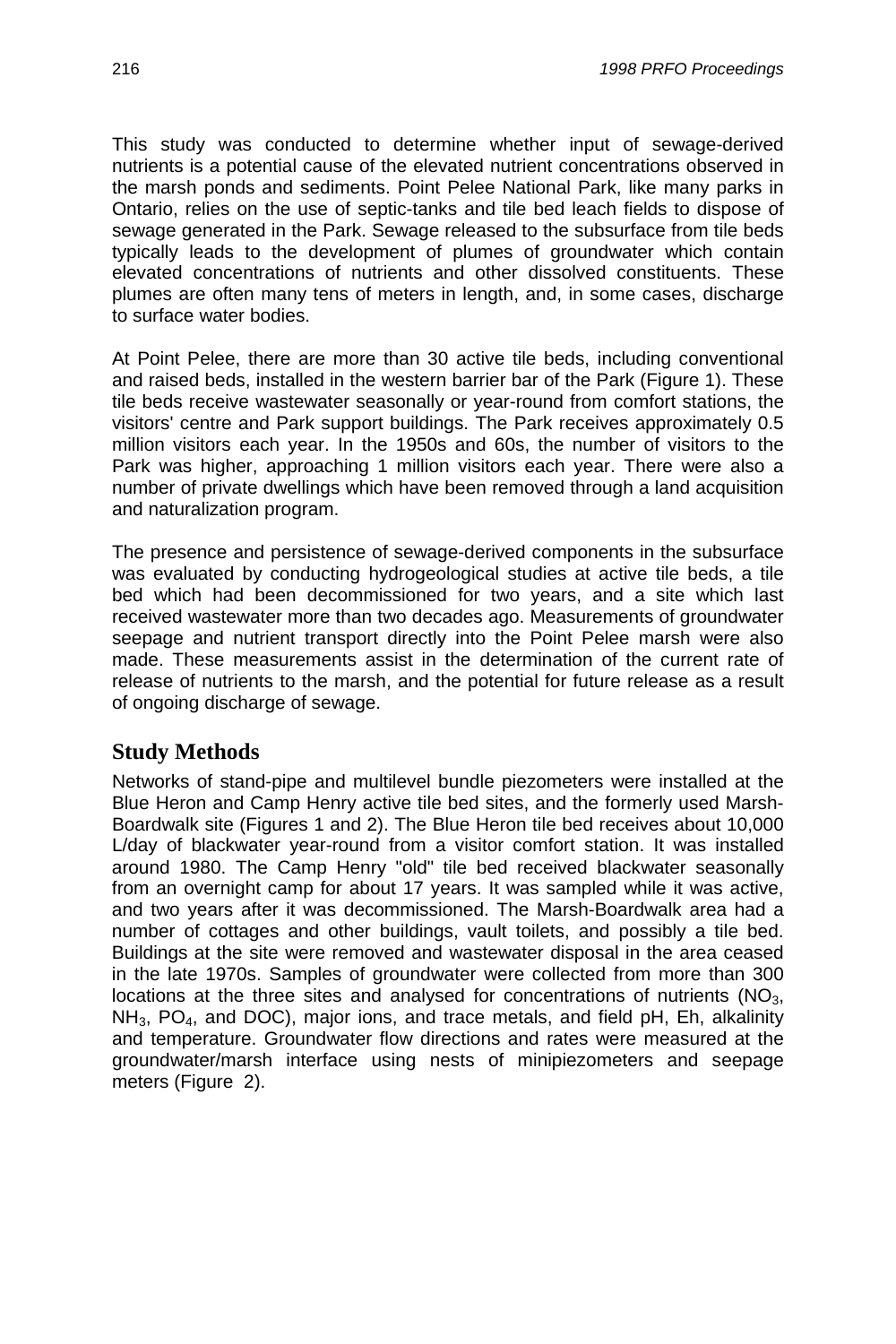Figure 2. Schematic diagram showing instrumentation techniques used in this study

## **Active Tile Beds**

The composition of effluent entering the active beds is typical of blackwater. It contains elevated concentrations of dissolved organic carbon (DOC), nitrogen, phosphorous, and pathogens (Table 1). When effluent is discharged to tile beds and allowed to infiltrate to the subsurface, a series of reactions occurs. In the unsaturated zone above the water table, DOC and ammonia (NH3) are oxidized to carbon dioxide and nitrate  $(NO<sub>3</sub>)$ . Organic phosphorous and phosphate  $(PO<sub>4</sub>)$ are removed through adsorption and precipitation reactions, and pathogens are removed through a variety of physical and chemical processes. If the residence time in the unsaturated zone is sufficient, large declines in concentrations of DOC and ammonia are observed, and some removal of  $PO<sub>4</sub>$  and pathogens occurs. Wastewater entering the saturated zone, however, typically has elevated concentrations of  $NO<sub>3</sub>$  and  $PO<sub>4</sub>$ , and potentially elevated concentrations of  $NH<sub>3</sub>$ , bacteria, viruses and trace contaminants

At the instrumented active sites, elevated concentrations of  $NO<sub>3</sub>$ ,  $PO<sub>4</sub>$  and  $NH<sub>3</sub>$ were observed in the groundwater below and adjacent to the tile beds (Figures 3 and 4) (Ptacek et al., 1994; 1997; Ptacek, 1998). At the Blue Heron tile bed, concentrations of  $NO<sub>3</sub>$  ranged between 1 and 30 mg/L (as N) in a plume that extends more than 40 m from the edge of the bed. At Camp Henry, concentrations of  $NO<sub>3</sub>$  were higher, ranging between 1 and 80 mg/L in a plume that extends more than 40 m from the edge of the "old" bed. These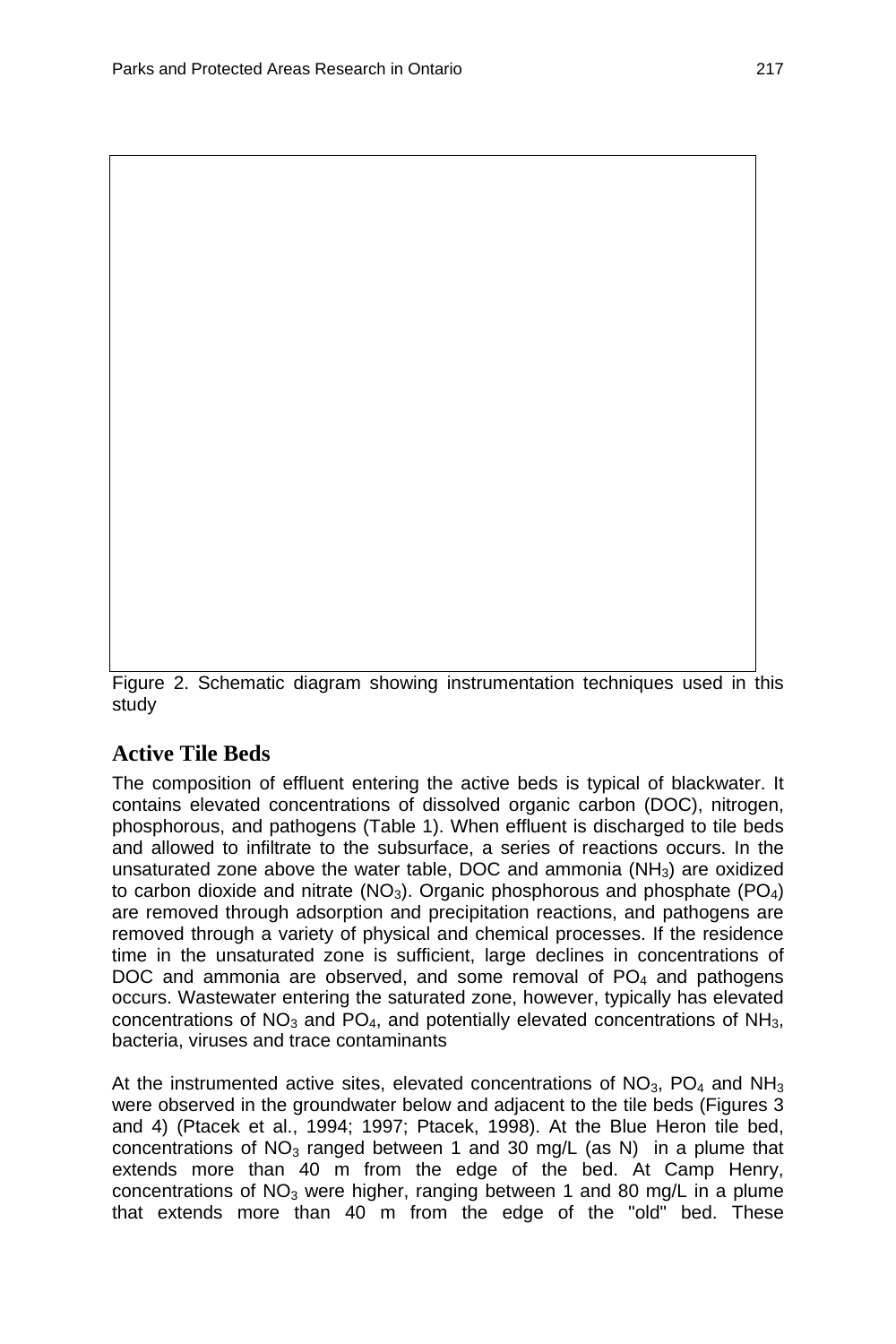concentrations are well in excess of the World Health Organization (WHO) drinking water guideline of 10 mg/L  $NO<sub>3</sub>-N$ . At both sites, in reducing zones at the marsh edge and at the base of the aquifer, bacterial denitrification processes result in the removal of  $NO<sub>3</sub>$  to concentrations < 0.01 mg/L N. At both sites, concentrations of  $NH<sub>3</sub>$  are elevated to distances more than 60 m from the tile beds. These elevated concentrations of NH<sub>3</sub> suggest oxidation of the septic tank effluent was incomplete during its transport through the unsaturated zone. Phosphate concentrations exceed 1 mg/L P up to 10 m from both beds. At the base of the aquifer at both sites, in a reducing zone, concentrations of  $PO_{4}$ -P range between 0.1 - 1 mg/L, up to the marsh edge. These concentrations represent a large decline from approximately 5 - 10 mg/L in the original effluent (Table 1). The large volume of groundwater containing concentrations > 0.1 mg/L P, however, represents sufficient  $PO<sub>4</sub>$  to be of concern if discharged to surface water bodies. Similarly, elevated concentrations of  $NH<sub>3</sub>$  represent a potential input of N into the marsh.

| Parameter             | Concentration |                   |  |
|-----------------------|---------------|-------------------|--|
|                       | Camp Henry    | <b>Blue Heron</b> |  |
| $NO2+NO3$ (mg/L as N) | $0.05*$       | < 0.05            |  |
| $NH3$ (mg/L as N)     | 97.9          | 36.4              |  |
| $P$ , total (mg/L)    | 11.8          | 4.12              |  |
| $DOC$ (mg/L)          | 31.8          | 34.7              |  |
|                       |               |                   |  |

\* Concentration equal to analytical detection limit

Table 1: Composition of septic-system effluent collected from Camp Henry and Blue Heron holding tanks, May, 1996.

### **Recently-Decommissioned Tile Bed**

In 1995, wastewater discharge at the Camp Henry site was switched to a new "raised" tile bed to enhance oxidation of the wastewater. The plume at the "old" tile bed was sampled two years after input had been terminated to evaluate the rate of dissipation of the sewage at the site. This sampling showed large declines in concentrations of  $NO<sub>3</sub>$  and  $NH<sub>3</sub>$ , but virtually no change in  $PO<sub>4</sub>$  concentrations (Figure 4). Analyses of  $PO<sub>4</sub>$  conducted on core material collected from the site while sewage disposal was active indicated substantial accumulations of PO<sub>4</sub> were present on the aquifer solids. The elevated concentrations of  $PO<sub>4</sub>$  in the groundwater are consistent with release of  $PO<sub>4</sub>$  into the flowing groundwater from these earlier accumulations on the aquifer solids.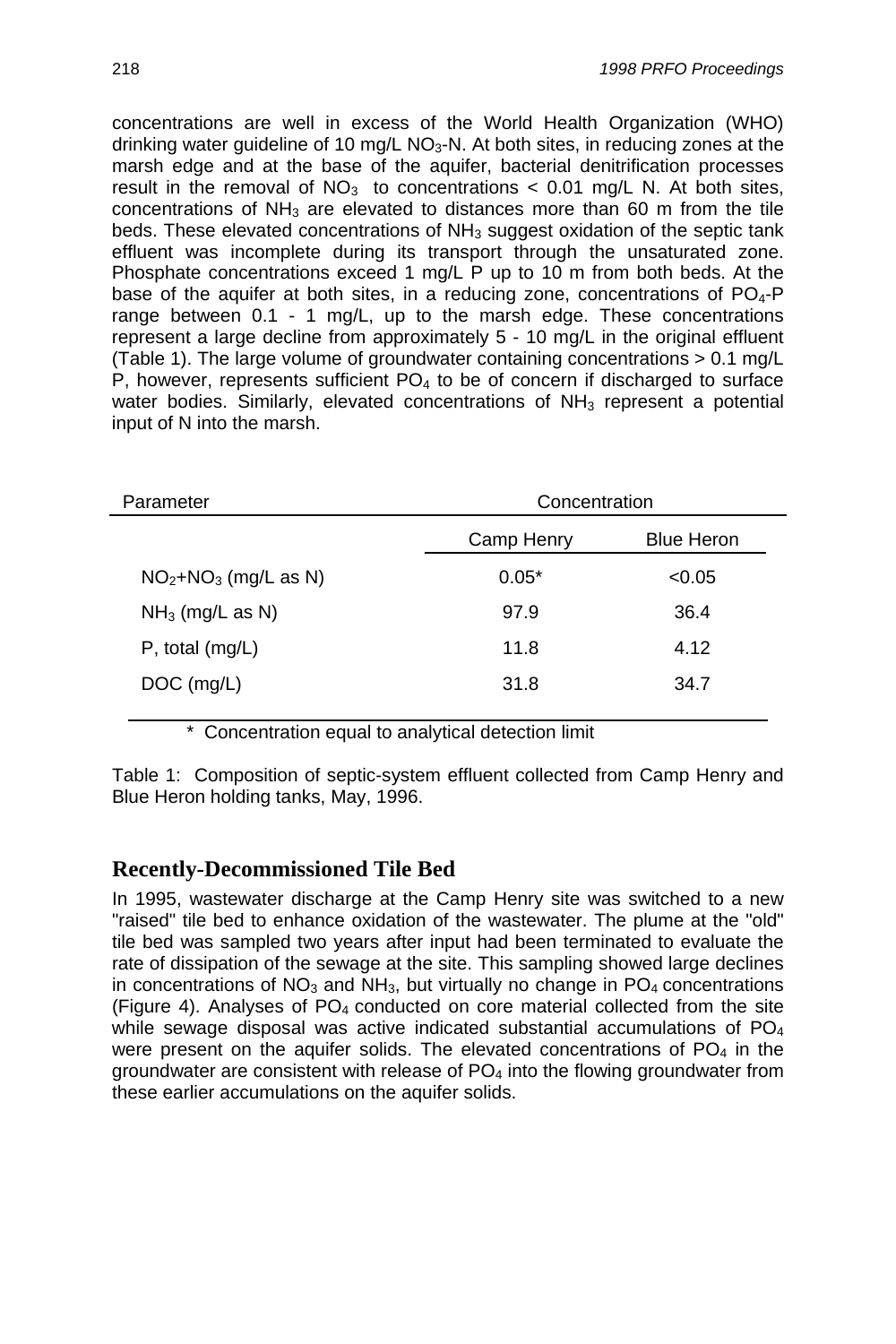Figure 3. Concentrations of nitrate, ammonia and phosphate in groundwater near the Blue Heron active tile bed. At the time of sampling, the bed had been in operation for 18 years.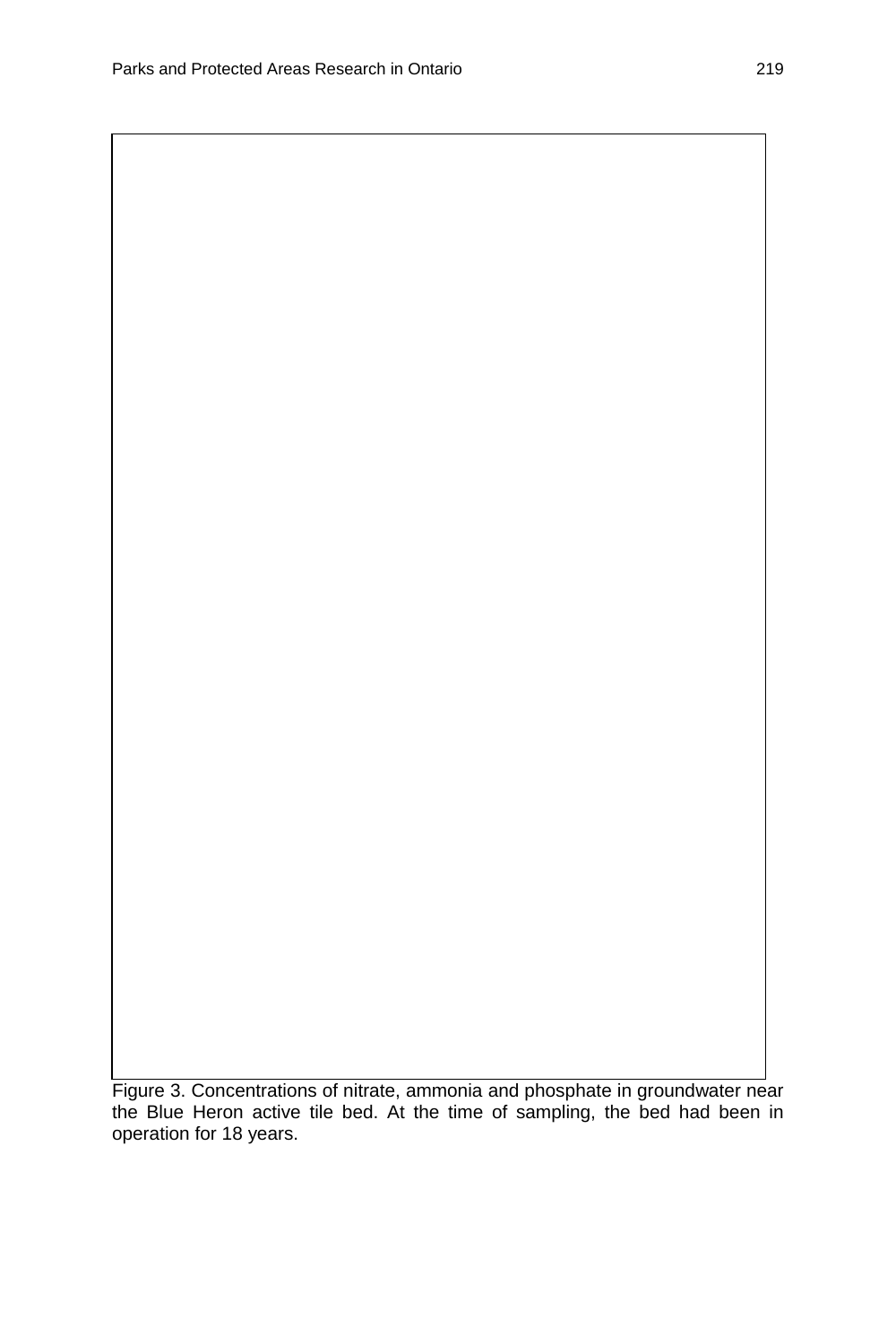Figure 4. Concentrations of nutrients in the groundwater near the Camp Henry tile bed. The bed was active for 16 years at the time of sampling.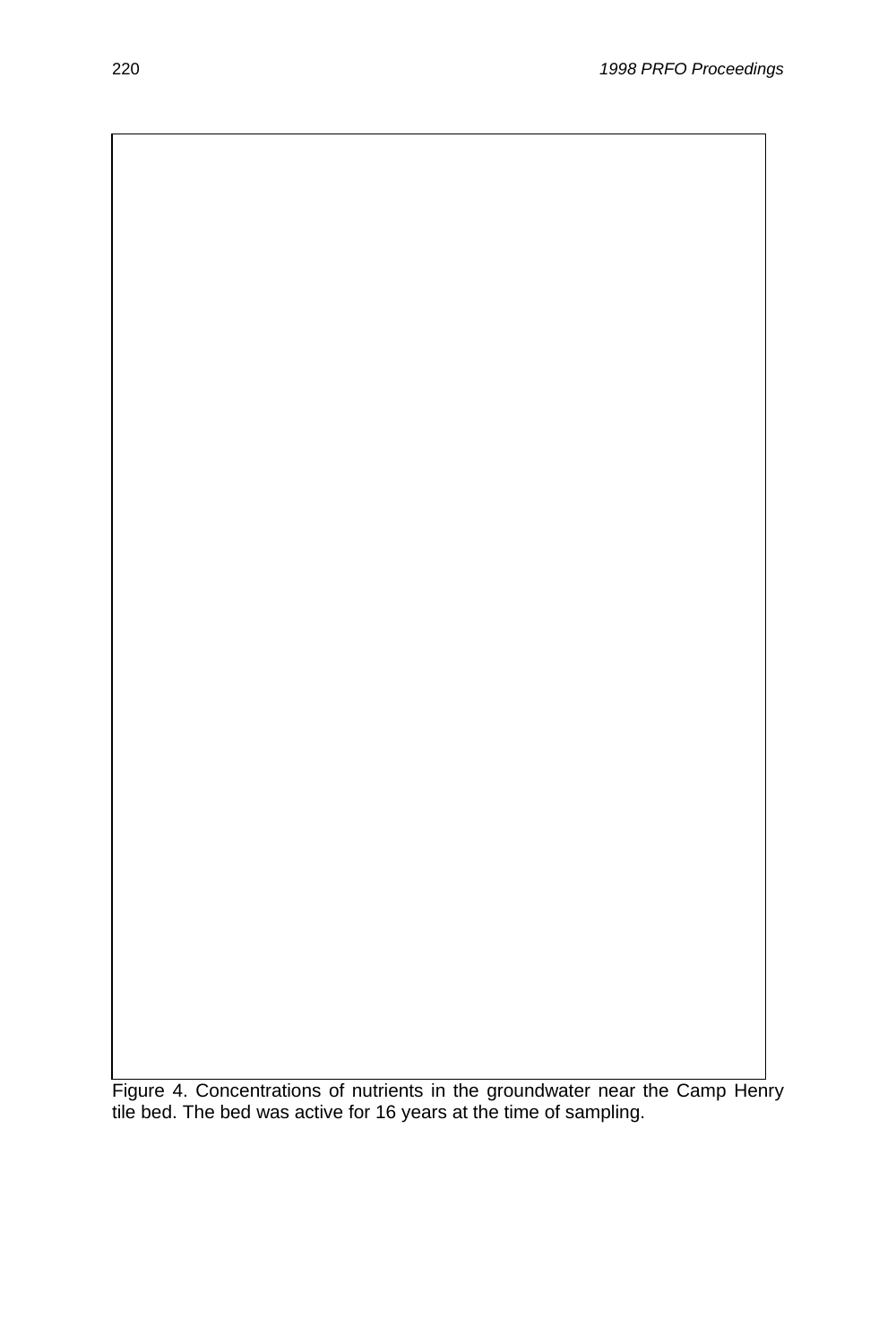## **Formerly-Developed Area**

At the site where records show the presence of vault toilets, numerous buildings, and possibly a tile bed, elevated concentrations of  $PO<sub>4</sub>$  and NH<sub>3</sub> are present in the groundwater zone (Figure 5,  $NH<sub>3</sub>$  not shown; Figure 6). Very high concentrations of  $PO_4$  (1-2 mg  $PO_4$ -P) were observed in isolated pockets close to locations of earlier discharges (Thompson et al., 1997). There are also very high concentrations of PO<sub>4</sub> in isolated pockets along the edge of the marsh ( $> 8$  mg/L PO4-P), close to the former location of a vault toilet.

The natural anaerobic degradation of organic matter results in the release of  $PO<sub>4</sub>$ and NH<sub>3</sub> into groundwater. The elevated concentrations of nutrients observed close to the marsh may be a result of this natural process or a result of past wastewater release to the subsurface. The highest concentrations were observed close to wastewater release sites. Elsewhere along the groundwater/marsh interface concentrations are much lower than in this zone where previous releases were known to have occurred. These results suggest that the elevated concentrations observed along the marsh edge away from the sewage disposal areas are a result of the degradation of natural organic matter, and the higher concentrations are the result of residual sewage. Therefore, it appears that even after 20 years, there is the potential for sewage-derived  $PO<sub>4</sub>$  and NH<sub>3</sub> to persist in the groundwater zone.

## **Discharge into Marsh**

Hydraulic head and seepage meter measurements indicate groundwater flow is directed into the marsh for most of the year. For example, in May 1996 groundwater was observed to be discharging into the marsh at a rate of 0.02 and  $\rm 0.13$  litres/m<sup>2</sup>/day (Ptacek et al., 1997). Even higher discharge rates are expected to occur during periods of high infiltration (spring melt, autumn rains) or in response to large declines in the elevation of the marsh.

### **Implications**

The results from the sampling at the active tile beds indicate that elevated concentrations of  $NO<sub>3</sub>$ ,  $NH<sub>3</sub>$ , and  $PO<sub>4</sub>$  are present in the groundwater zone as a result of recent sewage discharge to the subsurface. Sampling at the site two years following decommissioning indicates concentrations of  $NO<sub>3</sub>$  and  $NH<sub>3</sub>$ declined, but high concentrations of  $PO<sub>4</sub>$  remain. At a location where sewage release ceased two decades ago, concentrations of  $PO<sub>4</sub>$  and  $NH<sub>3</sub>$  are elevated, suggesting there is a long-term potential for nutrient persistence.

Geochemical monitoring at the marsh interface shows elevated concentrations of nutrients in the groundwater zone near the marsh edge and in the marsh pond bottom sediments. Hydraulic head measurements show groundwater flows toward the marsh for most of the year. Groundwater seepage measurements indicate seepage of groundwater into the marsh for most of the year.

Many Parks in Ontario rely on subsurface disposal of wastewater. Groundwater plumes emanating from these sites typically contain elevated concentrations of nutrients. These plumes can discharge into surface water bodies increasing the nutrient pool. After tile bed abandonment, release of phosphate from previously accumulated solid-phases can lead to additional release to surface water bodies.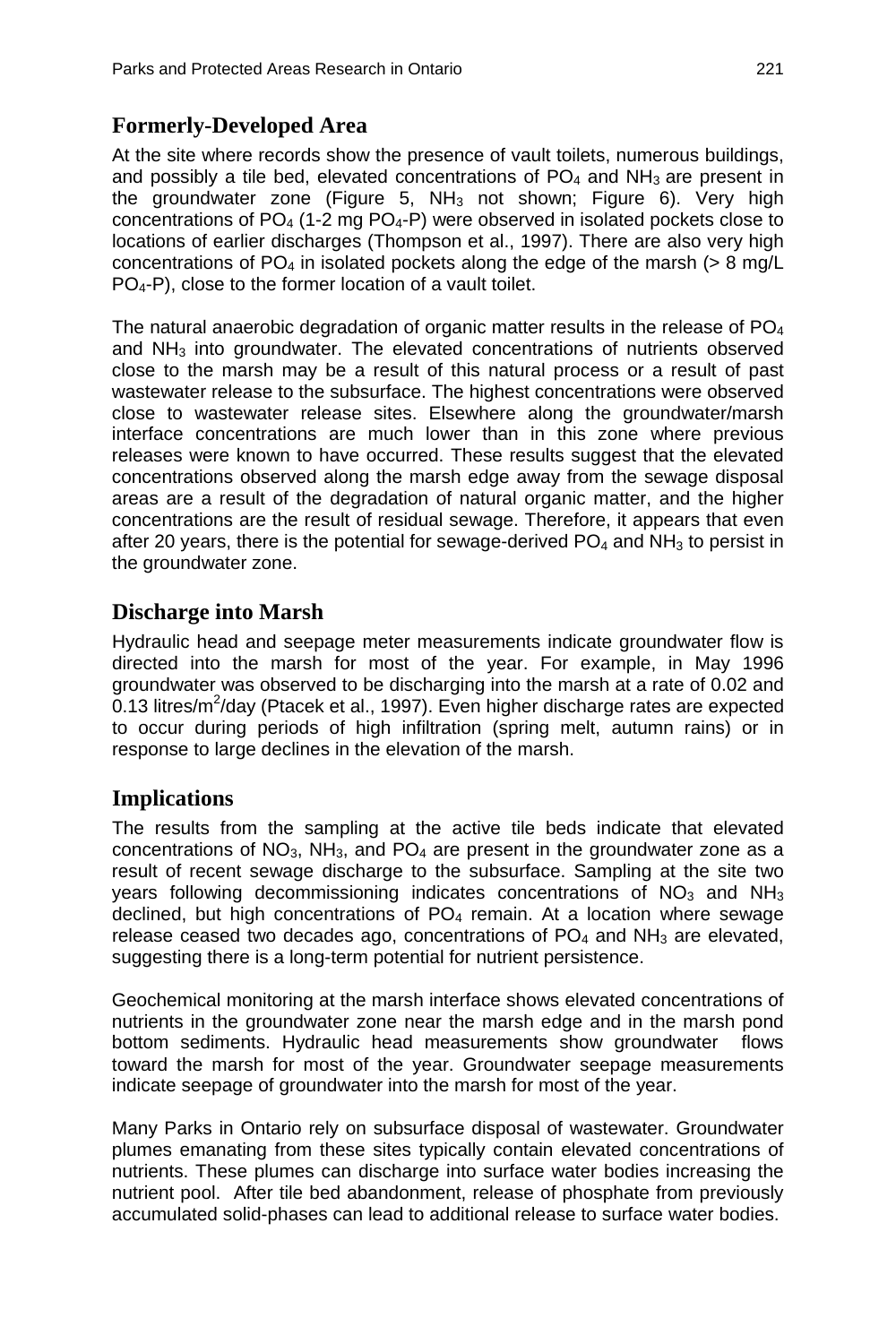Figure 5. Concentrations of nutrients in the groundwater two years after the Camp Henry tile bed was decommissioned.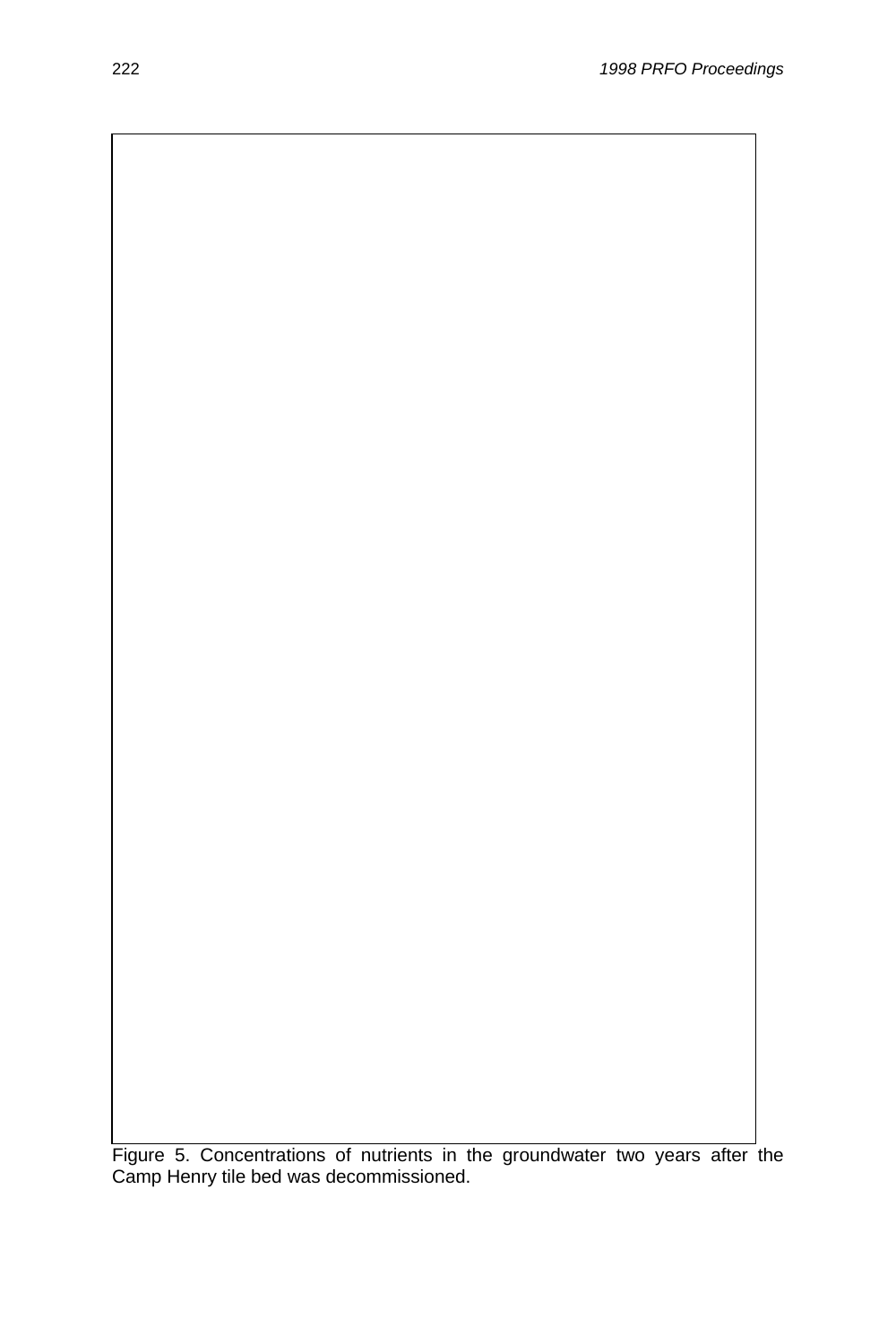Figure 6. Concentrations of phosphate in area where on-site wastewater disposal last occurred 20 years ago (central area). Also shown are the locations of two active tile beds (top and bottom). This area had numerous buildings, a barn, vault toilets and possibly a tile bed prior that were removed by the Park

Sewage effluent typically contains between 5 and 15 mg/L P and loadings of 10,000 L/day are common at large park comfort stations. These comfort stations operate for many decades, therefore the total phosphorous released can be on the order of 100's to 1000's of kg over the life of a bed. Typical groundwater concentrations of  $PO_4$  are in the range of 0.1 to 3.0 mg/L P. Even if only a portion of this phosphorous is eventually leached at these concentrations, the loadings can be sufficiently large to cause a significant increase in the nutrient pool of marsh ponds. Once nutrients are present in the marsh water column and sediments, a portion will be buried, but a portion can also be regenerated each year for renewed biomass growth.

### **Acknowledgements**

Thanks are extended to R. McCrea for suggesting the study, and D. Blowes and W. Robertson for helpful discussions. Funding for the project was provided by GL2000, Environment Canada, Parks Canada and NSERC. We thank G. Mouland and B. Horan of Point Pelee National Park for their ongoing support.

### **References**

Mayer, T., Ptacek, C.J., Zanini, L., 1998. The role of sediments in nutrient dynamics in hyper-eutrophic marshes of Point Pelee, Ontario, Canada. Water Res., in submittal.